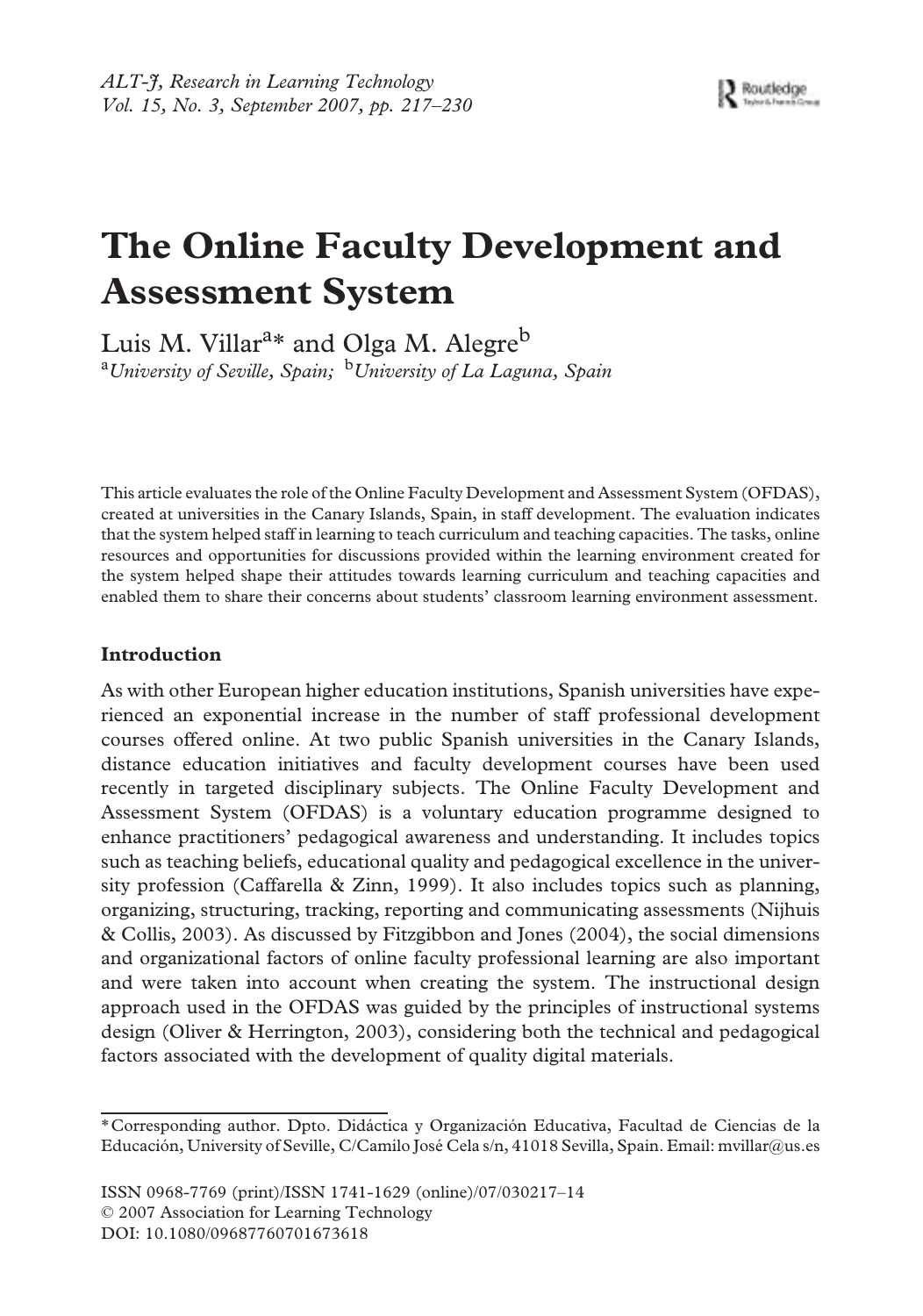The two core elements of the OFDAS (teaching and assessment) were designed to help practitioners to rethink their pedagogical approach to teaching and supporting students. The teaching aspects included the design, facilitation and direction of an integrated set of knowledge, beliefs, abilities and attitudes that are fundamental to good teaching in a university context—these are referred in this paper collectively as curriculum and teaching capacities (CTC).

## **Aim and objectives of the research**

The aim of our research was to develop and validate an online framework of CTC called the OFDAS as an intelligent tutoring system. We set out to examine three objectives: the learning experiences of faculty in the online system, evaluation of what the participants learnt about CTC, and students' evaluation of the classroom learning environment. The overall research question was 'how did the OFDAS elements affect staffs' opinions and what was its impact on teaching attitudes and on the resultant learning environment?' This question was examined via three subquestions (Figure 1).

- 1. Was there a difference in the practitioners' opinion about the quality of the OFDAS?
- 2. Did the practitioners learn how to teach CTC having completed the OFDAS?
- 3. Was there a relationship between the teachers' attitudes and students' learning environment after completion of the OFDAS?

## **The OFDAS model**

The OFDAS model consisted of the following elements:

- (a) A four-hour, face-to-face mentors and participants workshop.
- (b) A sequence of structured and comprehensive lessons. Learning activities were designed to engage and direct the participants through the process of CTC knowledge acquisition, ensuring that the development of the instructional CTC transferred to practical classroom settings.
- (c) A communication support system to scaffold the teaching and learning process, as well as a mechanism for providing meaningful feedback and sharing of ideas/ problems with colleagues.
- (d) A set of associated learning resources to complement the learning activities and to provide guidance.
- (e) A specific inventory of students' evaluation of the classroom-learning environment generated by the participants to provide them with feedback on matters relating to participant instructors' learning.

Some of the key features of the multimedia platform (http://gid.us.es:8083) are described here. Faculty worked through the site in the following ways:

1. They used a CTC handbook (Villar, 2004), which was based on a review of references on college teaching and included 30 critical CTC related to class preparation, classroom structure and organization.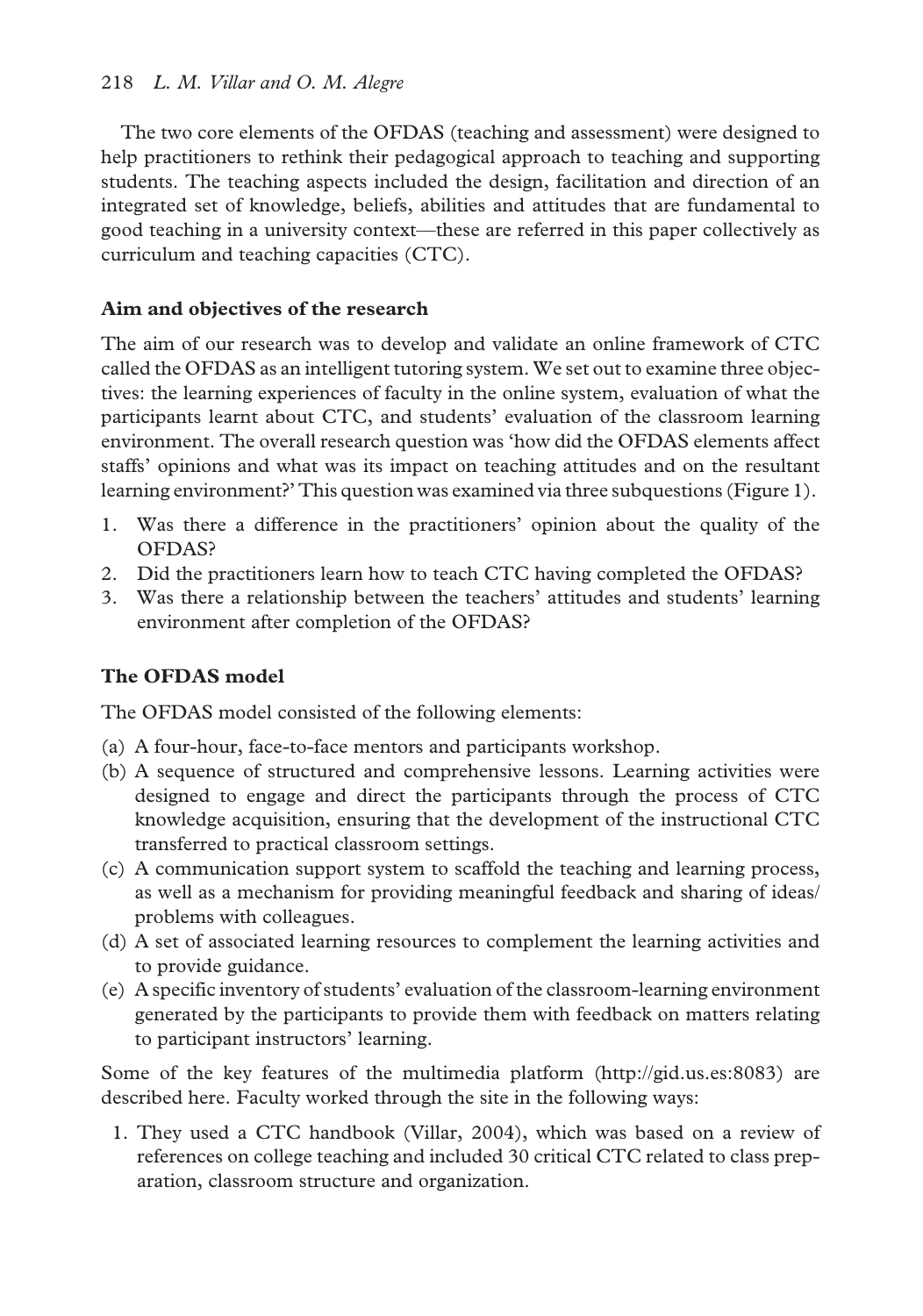

Figure 1. The OFDAS model and sample variables

- 2. They interpreted resource materials that were divided into 10 CTC lessons, released on a weekly basis. These focused on seven basic dimensions, similar to the teaching competencies framework proposed by Tigelaar *et al.* (2004). The structure of a CTC was described as having a four-phase cycle: purpose, uses, educational setting and case study. The resources formed a substantial body of material, including 156 pdf and html documents (on relevant teaching and learning facts, concepts and theories), 114 web sites, 10 PowerPoint presentations, and over 500 glossary items on relevant educational concepts and references with embedded hyperlinked in the materials. Mentors also used voice-over Internet protocols (see Service and Content Information in Figure 1).
- 3. Participants were also expected to take part in two discussion topics in the asynchronous forums: 'European convergence issues' and 'Student mental effort to cope with the new European credit system'. These themes were organized and released on a fortnightly basis, but remained accessible throughout the remainder of the course. The last forum included reflective questions. The forums were a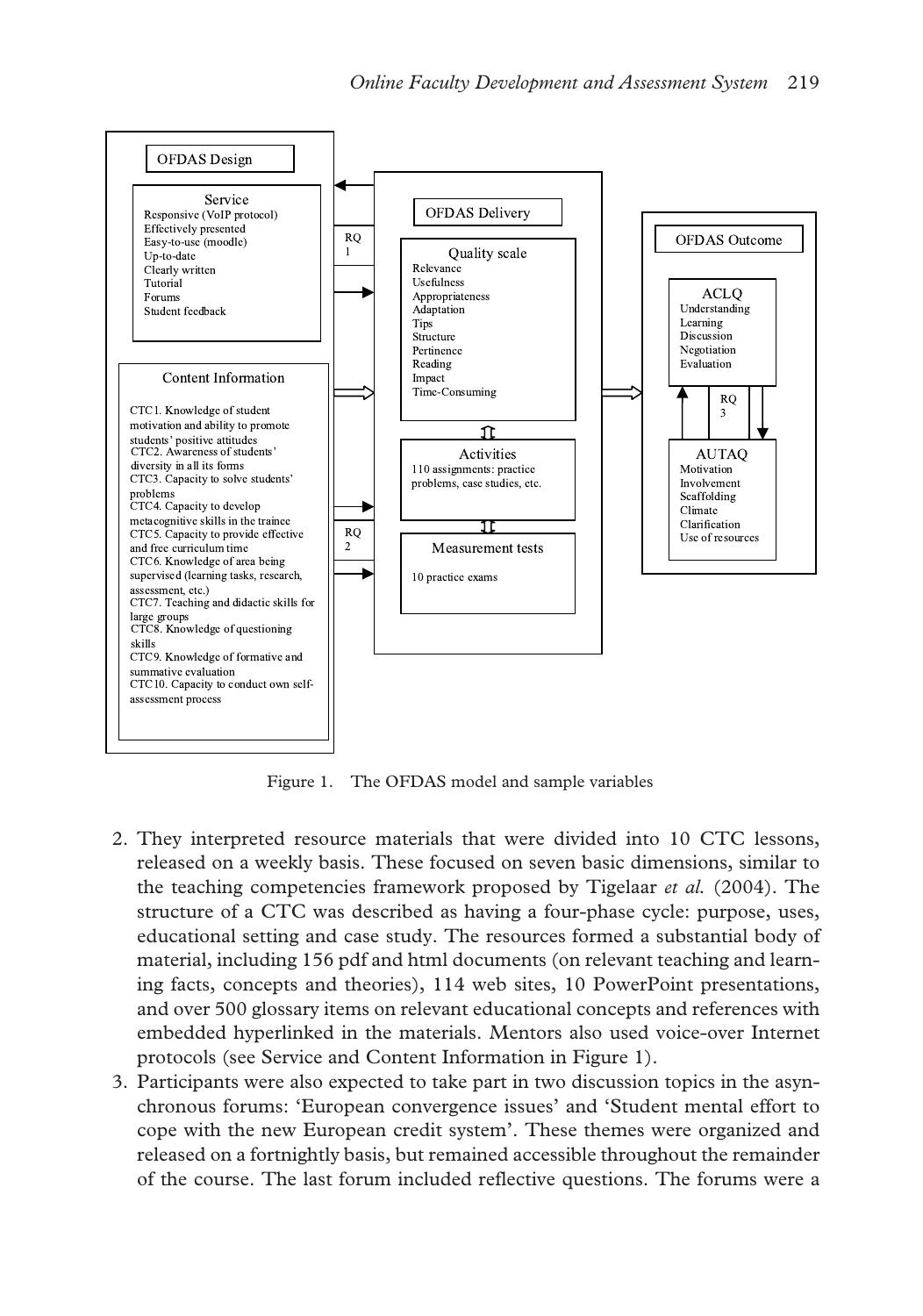core element of our design approach as we believed that participation in the forums was a crucial element as it fostered collaboration, social dialogue and negotiation of meaning between the participants. Blignaut and Trollip (2003, p. 152) note that 'Determining the elements of faculty participation and involvement can lead to the development of improved skills, which in turn may lead to improved learner satisfaction, instructor satisfaction, and the lowering of attrition rates'.

- 4. They used email for one-to-one interactions with mentors or other participants.
- 5. They could browse the curriculum materials and resources containing URL links to related articles and institutions, notes and grades from any location, at a time and pace that suited them.
- 6. They could download the presentations, key concept maps, study guides and resources onto their personal computer.
- 7. They were able to submit their learning activity assignments via a Web-forms interface or by email. These assignments were designed to be authentic activities that had real-university relevance linked to classroom practice and that presented complex teaching–learning tasks to be completed over a sustained period of time. The assessed activities aimed to be realistic representations of the tasks in which the authors wanted to demonstrate capacity; and therefore participants had substantial freedom in selecting activities relevant to them. This is in line with the literature on the importance of authentic assessment (Uhlenbeck *et al.*, 2002).
- 8. Participants were expected to complete 10 online tests; the answers were recorded in a database on the server. Each CTC test was programmed via random selection to be unique and provided instant feedback to the participants. Participants evaluated the quality of instructional materials and of the training process as a formative evaluation for course revision, so that an authentic assessment was included, which was seamlessly integrated into the learning activity assignments, and which provided a formative assessment of their understanding of basic concepts and theories, aiding them to gain a sense of progress.
- 9. They were asked to provide evaluative feedback on the course and the multimedia OFDAS environment by completely the Attitude Towards Course Learning Questionnaire (ACLQ) (see Table 1).
- 10. Finally, they also received feedback on the students' evaluation of their classroom learning environment; the students completed the Assessment of University Teaching Activities Questionnaire (AUTAQ) system (see Table 2).

## **Overview of the literature**

## *Faculty competence*

Our OFDAS framework emphasizes a student-centred approach to teaching and learning (Villar, 2004), which we believe is innovative and helps in terms of 'embedding' e-learning into everyday classroom practice. The OFDAS focus was on student learning experiences and processes (e.g. major concepts, assumptions, processes of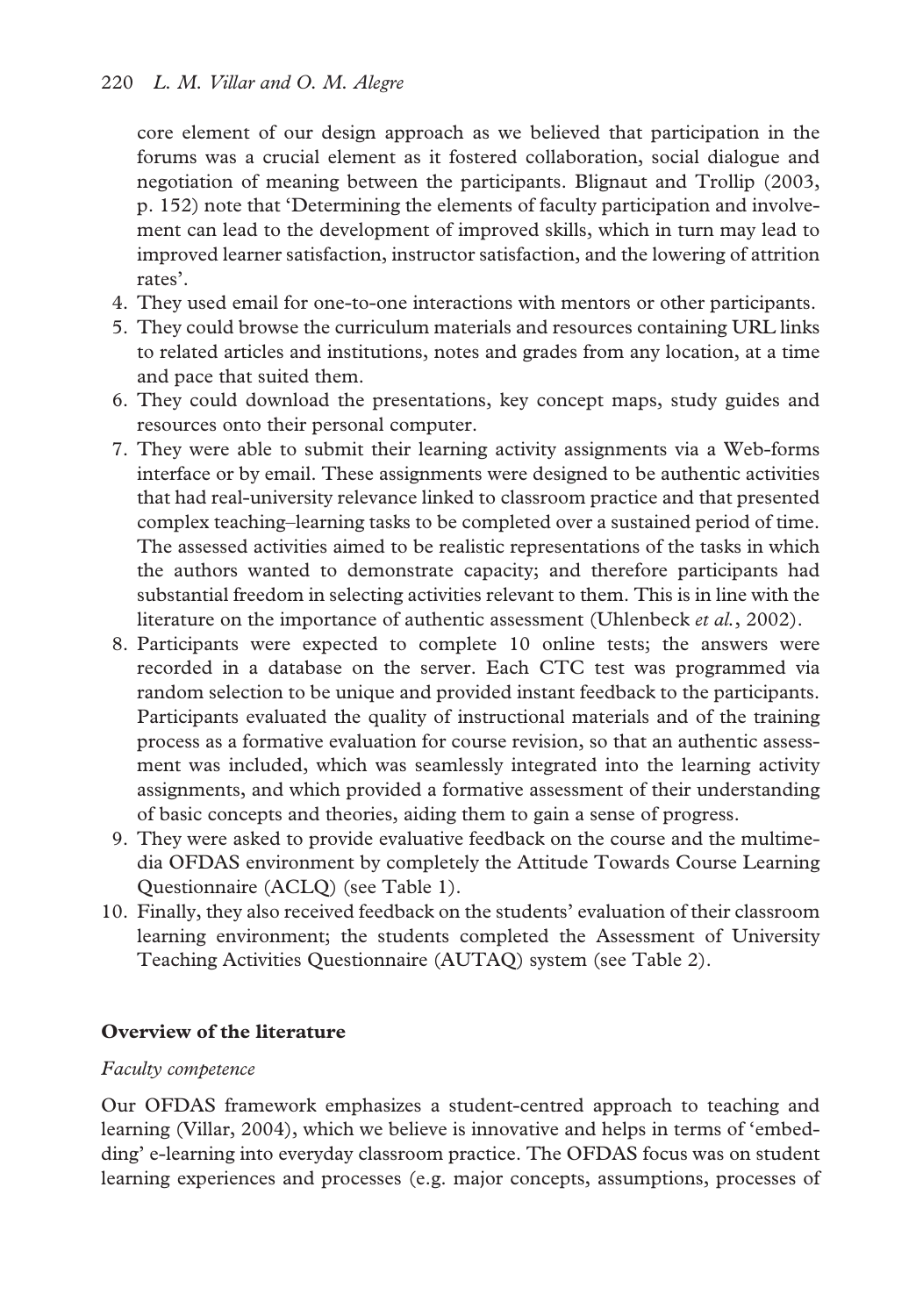| Scale         | Description                                                                                                                                                                                                   | Sample item                                                                                                         |
|---------------|---------------------------------------------------------------------------------------------------------------------------------------------------------------------------------------------------------------|---------------------------------------------------------------------------------------------------------------------|
| Understanding | Extent to which faculty are able to<br>reconceptualize, explain and use<br>received information about teaching                                                                                                | I take time to understand the aspects of<br>my teaching in which I am mistaken                                      |
| Learning      | Extent to which faculty acquire<br>knowledge, skills, attitudes or values,<br>through study, experience or teaching,<br>which lead to behavioural changes that<br>are persistent, measurable and<br>specified | I discuss mistakes on authors' articles<br>and books that I read about teaching                                     |
| Discussion    | Extent to which faculty use a method of<br>interaction and position<br>representational argument regarding<br>teaching                                                                                        | I point out my colleagues' teaching<br>weaknesses to help them clarify their<br>educational rationale               |
| Negotiation   | Extent to which faculty agree on<br>courses of action to take in teaching                                                                                                                                     | I share odd opinions about teaching<br>with colleagues                                                              |
| Evaluation    | Extent to which faculty determine the<br>merit, worth and significance of<br>teaching                                                                                                                         | I regard teaching as a problem situation<br>because I carefully keep in mind results<br>and evidences of my subject |

Table 1. Description of scales and a sample item for each scale of the ACLQ

inquiry and ways of student knowing) within the university social context (Badley, 2000). Participants were expected to have a deep understanding of their subject discipline field as well as the necessary pedagogical and didactic skills. Core elements in the OFDAS programme were development of participants' competence in the design of curriculum and course material, along with development of their generic didactic and guidance skills (Tigelaar *et al.*, 2004). In addition, participants were expected to be applied researchers in charge of constructing and interpreting activities, having beliefs and a voice of their own (Wildman *et al.*, 2000).

#### *Classroom learning environments*

The general literature regarding students' evaluation of classroom environments has increased over the past decade (Aldridge & Fraser, 2000) and the types of learning environments has undergone remarkable 'diversification and internationalisation' (Fraser, 1998, p. 7). Evidence (derived largely from on-demand university teaching quality assessment) had been accumulating regarding the potential of classroom learning environment assessments to improve university teaching and learning as well as staff development (Dallimore *et al.*, 2004). In addition, some results have showed that students' 'sense of belonging' was an important predictor of satisfaction measures (Thomas & Galambos, 2004).

Thus, a list of assumptions underpinned the development of the system. First, student evaluations are influenced by the students' demographic characteristics and background factors (Worthington, 2002; Barfield, 2003). Second, students'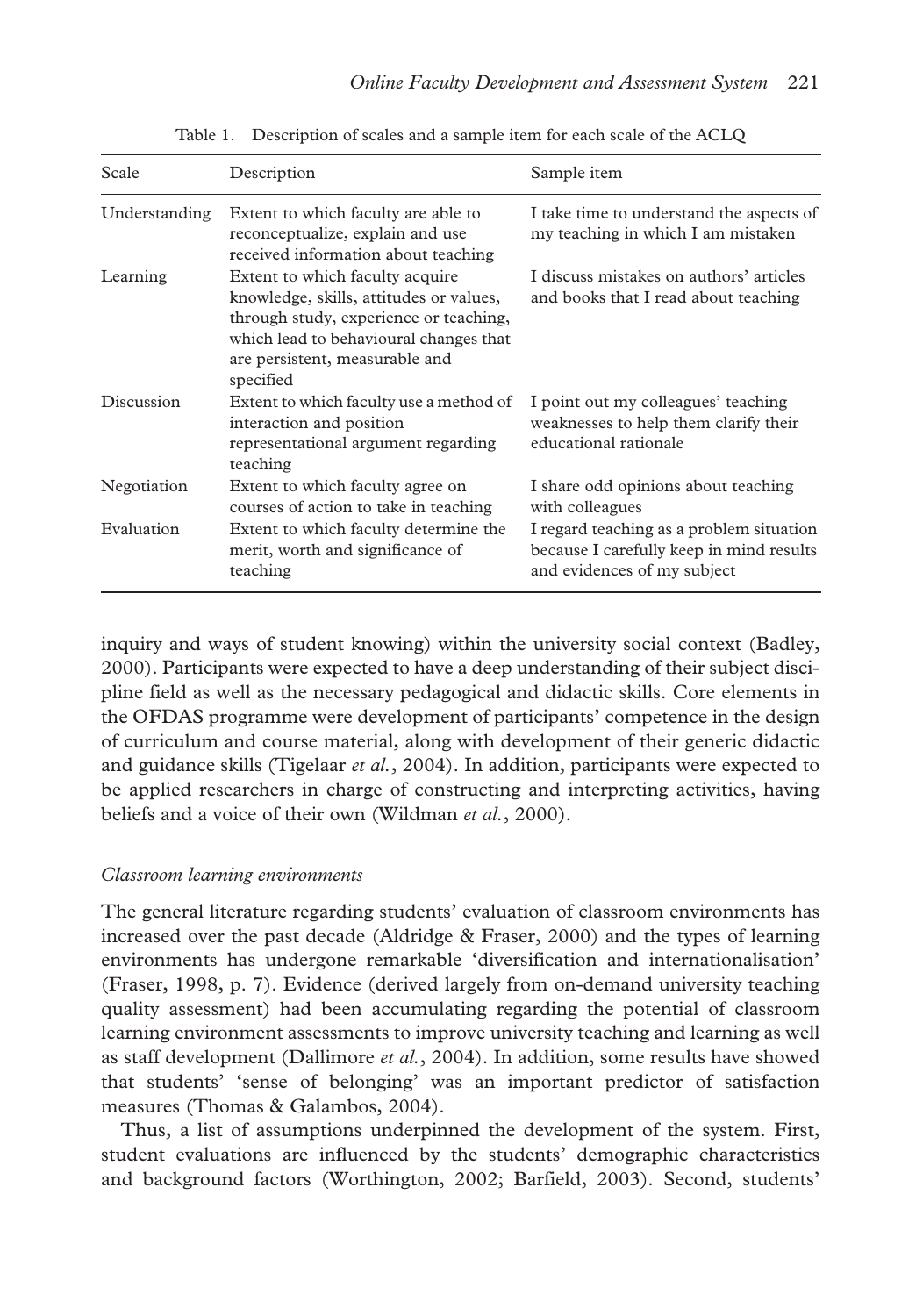| Scale               | Description                                                                                                                                                                                                                           | Sample item                                                                                                                                               |
|---------------------|---------------------------------------------------------------------------------------------------------------------------------------------------------------------------------------------------------------------------------------|-----------------------------------------------------------------------------------------------------------------------------------------------------------|
| Motivation          | Extent to which university students are involved<br>in an innovative activity                                                                                                                                                         | I am motivated to work in<br>classroom learning activities $(+)$                                                                                          |
| Involvement         | Student perception that university teaching is<br>student-centred and that he/she has been offered<br>the opportunity to make decisions on his/her<br>learning                                                                        | These activities have changed<br>my views on the role of<br>university students $(+)$                                                                     |
| Scaffolding         | Extent to which instructors demonstrate the steps<br>or structure of a problem and provide keys and<br>help for successfully completing the activities                                                                                | These activities relate new<br>information to what I have<br>previously learnt $(+)$                                                                      |
| Climate             | Extent to which conjecture, questioning and<br>discussion in activities are fostered, and to which<br>students socially interact with each other to give<br>meanings to and reach agreements on teaching<br>activities and viewpoints | These activities encourage.<br>university students to ask<br>questions and discuss answers<br>given in a book $(+)$                                       |
| Clarification       | Extent to which university students are given<br>explanations, examples and multiple forms of<br>understanding a problem or difficult material                                                                                        | The instructor does not clarify<br>difficult aspects of these<br>activities $(-)$                                                                         |
| Use of<br>resources | Extent to which new technological tools and other<br>academic resources facilitate university students'<br>generation of ideas and knowledge construction                                                                             | These activities help to develop<br>other study capacities in<br>university students (e.g.<br>handling of tools, document<br>search, and library use) (+) |

Table 2. Description of scales and a sample item for each scale of the AUTAQ

222 *L. M. Villar and O. M. Alegre*

*Note*: (+), items are scored one, two, three, four and five, respectively, for the responses 'almost never', 'seldom', 'sometimes', 'often' and 'almost always'; (−), items are scored five, four, three, two and one, respectively, for the responses 'almost never', 'seldom', 'sometimes', 'often' and 'almost always'.

interpersonal skills are also an important factor in enhancing their academic focus and their perceived satisfaction with the social environment of the class (Lindblom-Ylänne *et al.*, 2003). Third, we wanted to incorporate the students' evaluations into the OFDAS model and as such the evaluations were used as feedback to the course participants (Schelfhout *et al.*, 2004). Fourth, we also believed that the students' evaluations were valuable as they represented one means of assessing teaching quality (Wierstra, 1999). Fifth, students' evaluation was used as a mechanism to improve the quality process (Villar & Alegre, 2004). Finally, we built on previously research in the field, which provides a means of validating our approach (Dorman, 2000).

## **Method**

The study focused on the experiences of staff and students at two campuses. Participants in the study included academics from 24 tenured and contracted instructors who enrolled on the OFDAS. All participants were volunteers and met the following selection criteria: located on a university campus, associated with a particular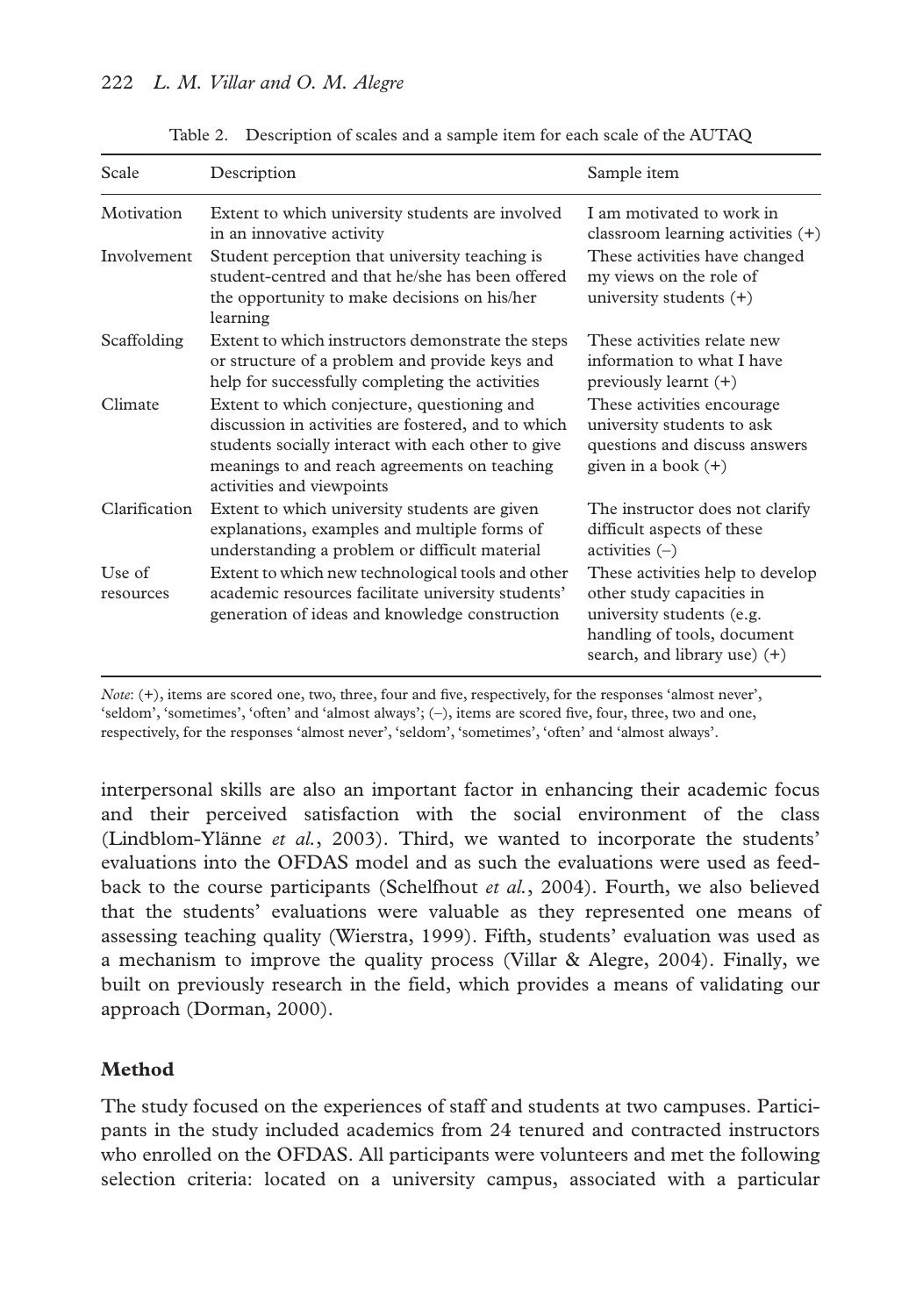discipline, and had professional merits. The faculty were full-time instructors at two public Canary universities: 11 from the 'research-led old' University of La Laguna (www.ull.es) (46%) and 13 from the 'technological-led new' University of Las Palmas de Gran Canaria (www.ulpgc.es) (54%); 10 participants (42%) were men and 14 participants (58%) were women. With regard to teaching experience, 19 participants (79%) were experts (with more than five years of teaching experience) and 14 had a Ph.D. (58%). Participants were from a range of different disciplines: social science (eight participants), experimental sciences (five participants), healthcare sciences (four participants), humanities (three participants) and technical sciences (four participants). The OFDAS programme took place during the spring quarter of the 2006 academic year and lasted 11 weeks.

As emphasized by other researchers, faculty opinion and student perceptions are two of the best means of evaluating the quality of CTC (Pratt, 1997). Three evaluation tools were used:

- *CTC quality scale.* This scale was used to measure participants' ability to understand the CTC and the degree to which individuals or groups wished to practice and apply them (Cronbach's alpha  $= 0.944$ ). The scale consisted of 10 items about the CTC structure, conditions, technologies and teaching practices, and was designed to assess participants' perspectives on the extent to which their personal CTC learning was enhanced. A five-point scale was used: one = 'strongly agree' to five = 'strongly disagree' in items one to seven; items 8–10 had tailored five-point scales. The 10 items covered aspects such as the relevance, usefulness and appropriateness of the CTC, suggested adaptations, tips, structure, pertinence, reading, impact and time-consuming (see Figure 1, OFDAS Delivery).
- *Attitude Towards Course Learning Questionnaire.* The ACLQ measure was designed to be used as a generic tool for the participants using CTC learning activities (Cronbach's alpha = 0.950). The ACLQ consisted of 20 items using a five-point Likert-type rating scale (one  $=$  'strongly agree' to five  $=$  'strongly disagree') (see Table 1).
- *Assessment of University Teaching Activities Questionnaire.* The AUTAQ was administered to 78 students taking courses at the two universities. The sample was representative of gender, age, area of study, level of study and other academic and social characteristics. The questionnaire focused on the students' perceptions of the classroom learning environment (Cronbach's alpha = 0.958). The questionnaire consisted of six scales and 22 items scored on a five-point Likert-type rating (see Table 2).

A variety of data analyses were completed on data gathered through three instruments. These included descriptive statistical summaries, alpha reliabilities of the subscales of the ACLQ and AUTAQ surveys, and *t*-tests to compare the means of participants. In addition, a 10-point scale was applied by the two mentors to all of the CTC participants' activities based on an interpretation of script expressions: 'maximum distinction  $(9-10)$ ', 'important for its intensity  $(7-8)$ , 'suitable  $(5-6)$ ', 'minimum qualification  $(3-4)$ ', and 'differed execution  $(0-2)$ '. Content analysis was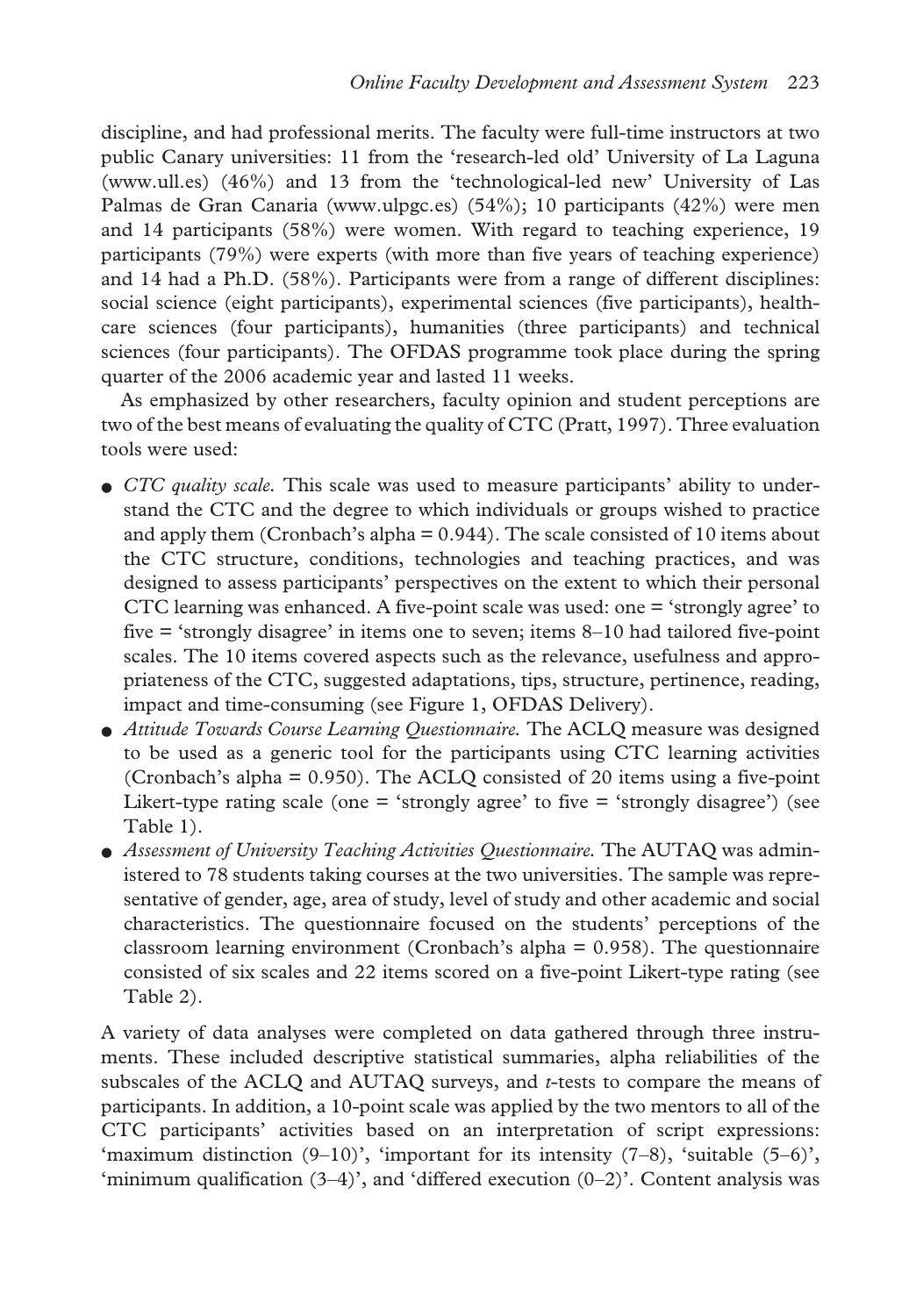chosen as a methodology for analysing the participants' online learning activities, which involved comparing, contrasting and scoring them.

The OFDAS was designed to make teaching and learning more of a collegial activity. Decisions about what was desirable and feasible pedagogically and technologically were made through telephone conversations and emails. The participants involved in the programme explained the purpose of the research to their students and assured the students that all data would be anonymized. Ten multiple-choice items were used to assess the participants' knowledge and understanding of CTC. Online data were collected during the course (i.e. the CTC quality scale, CTC learning tests and the ACLQ); the AUTAQ was collected after participants had completed the OFDAS programme.

## **Results**

The first research question asked participants about their opinion of the quality of the materials and the OFDAS online learning environment. Responses ranged from 3.08 (item eight, reading: 'I read Web sites and pdf documents which were linked to the capacity') to 1.33 (item one, relevance: 'The capacity was relevant for my teaching'). Standard deviations varied from 1.52 (item eight, reading) to 0.76 (item 1, relevance). All item mean scores exceeded the midpoint scale (3.00, normal), and item eight (reading) exceeded the midpoint scale (3.00, frequently).

A *t-*test was conducted on each item. In terms of gender differences, there were significant differences in five of the CTC quality items (usefulness, adaptation, tips, structure and pertinence). In terms of the level of educational achievement, a significant difference was found in eight of the CTC quality items (relevance, usefulness, appropriateness, adaptation, tips, structure, pertinence and timeconsuming). In terms of the level of teaching expertise, differences were evident for five of the CTC quality items (usefulness, appropriateness, adaptation, tips and structure) (see Table 3).

Question two focused on whether the participants felt that the OFDAS facilitated their learning in this area. This question was divided into two subcategories: facilitating learning activities and assessing the cognitive domain of CTC learning.

Descriptive summaries provided information about the activities undertaken by the participants for each of the 10 CTC. The results showed that overall the participants completed 1587 learning activities. The coaching and scaffolding for the course was done by the two OFDAS mentors, who diagnosed the strengths and weaknesses of each participant and tailored their support accordingly. Activity transcripts were scored, and the scores were then actively discussed to arrive at a final version in which most scored learning activities had been brought into alignment. All CTC were approved by participants except for the last two: CTC9, 'Knowledge of formative and summative evaluation'; and CTC10, 'Capacity to conduct own self-assessment process') (see Figure 2).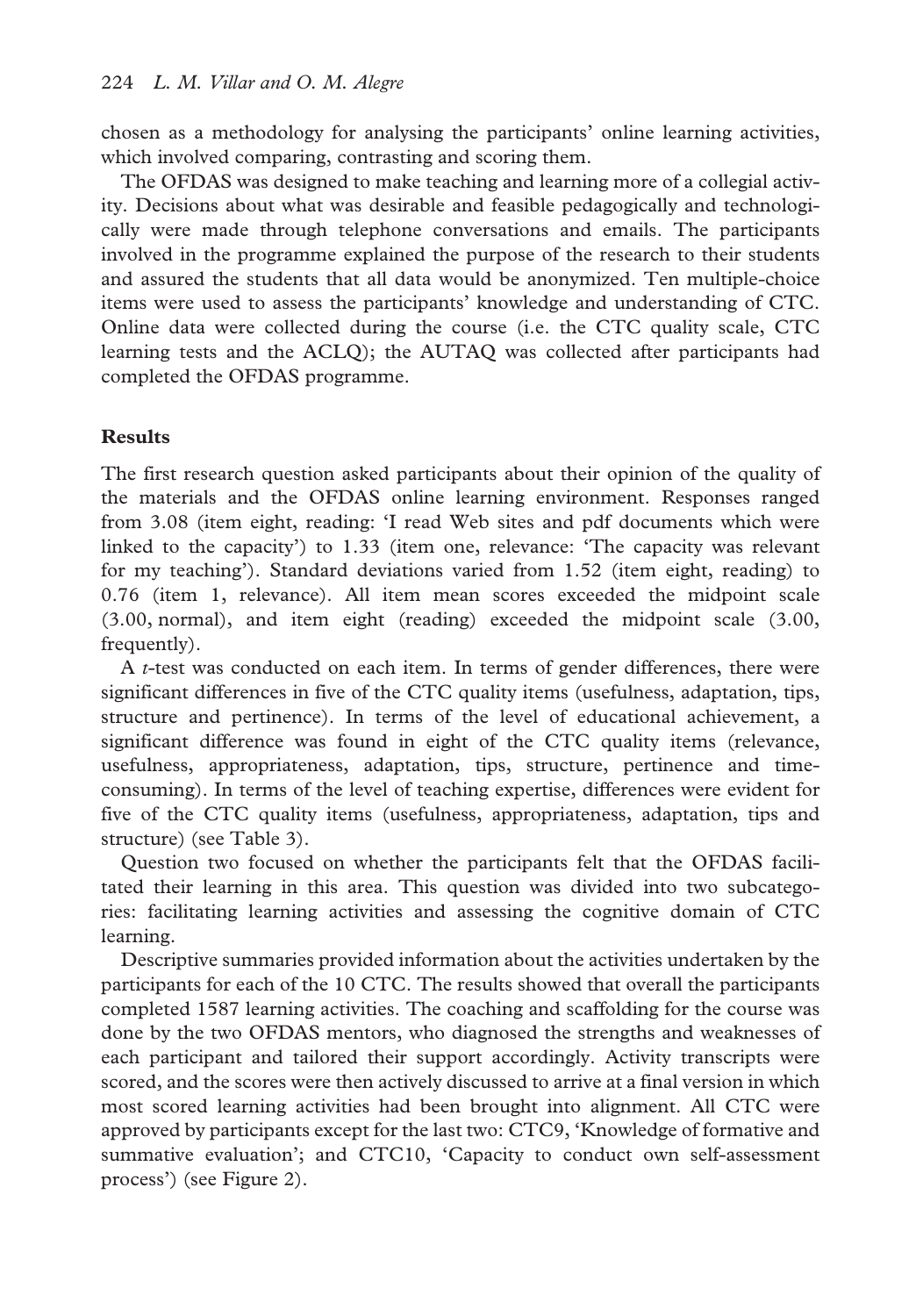| Contrast               | Variable          | $t$ value | $\rho$ value |
|------------------------|-------------------|-----------|--------------|
| Male versus female     | <b>Usefulness</b> | 2.496     | 0.021        |
|                        | Adaptation        | 2.566     | 0.018        |
|                        | <b>Tips</b>       | 3.382     | 0.003        |
|                        | Structure         | 0.453     | 0.041        |
|                        | Pertinence        | 2.452     | 0.023        |
| Doctor versus Bachelor | Relevance         | $-3.246$  | 0.003        |
|                        | Usefulness        | $-2.572$  | 0.021        |
|                        | Appropriateness   | $-2.383$  | 0.031        |
|                        | Adaptation        | $-2.456$  | 0.022        |
|                        | Tips              | $-3.183$  | 0.005        |
|                        | Structure         | $-2.713$  | 0.016        |
|                        | Pertinence        | $-2,432$  | 0.030        |
|                        | Time-consuming    | $-2.499$  | 0.022        |
| Novel versus expert    | <b>Usefulness</b> | 2.800     | 0.015        |
|                        | Appropriateness   | 2.947     | 00.013       |
|                        | Adaptation        | 2.725     | 0.018        |
|                        | <b>Tips</b>       | 3.253     | 0.007        |
|                        | Structure         | 2.590     | 0.037        |

Table 3. Significant *t*-test results for demographic and academic factor comparisons

Test means varied from a high score of 7.4 (CTC1, 'Knowledge of student motivation and ability to promote students' positive attitudes') to a very high score of 10 (CTC7, 'Teaching and didactic skills for large groups'). All 10 test means exceeded score seven on the 10-point scale used.

Means and standard deviations on the 10 self-assessment test scores are shown in Figure 3, which indicates that results overall were positive. However, objective testing of the CTC showed that performance was more effective in CTC7,



Figure 2. Learning activity qualifications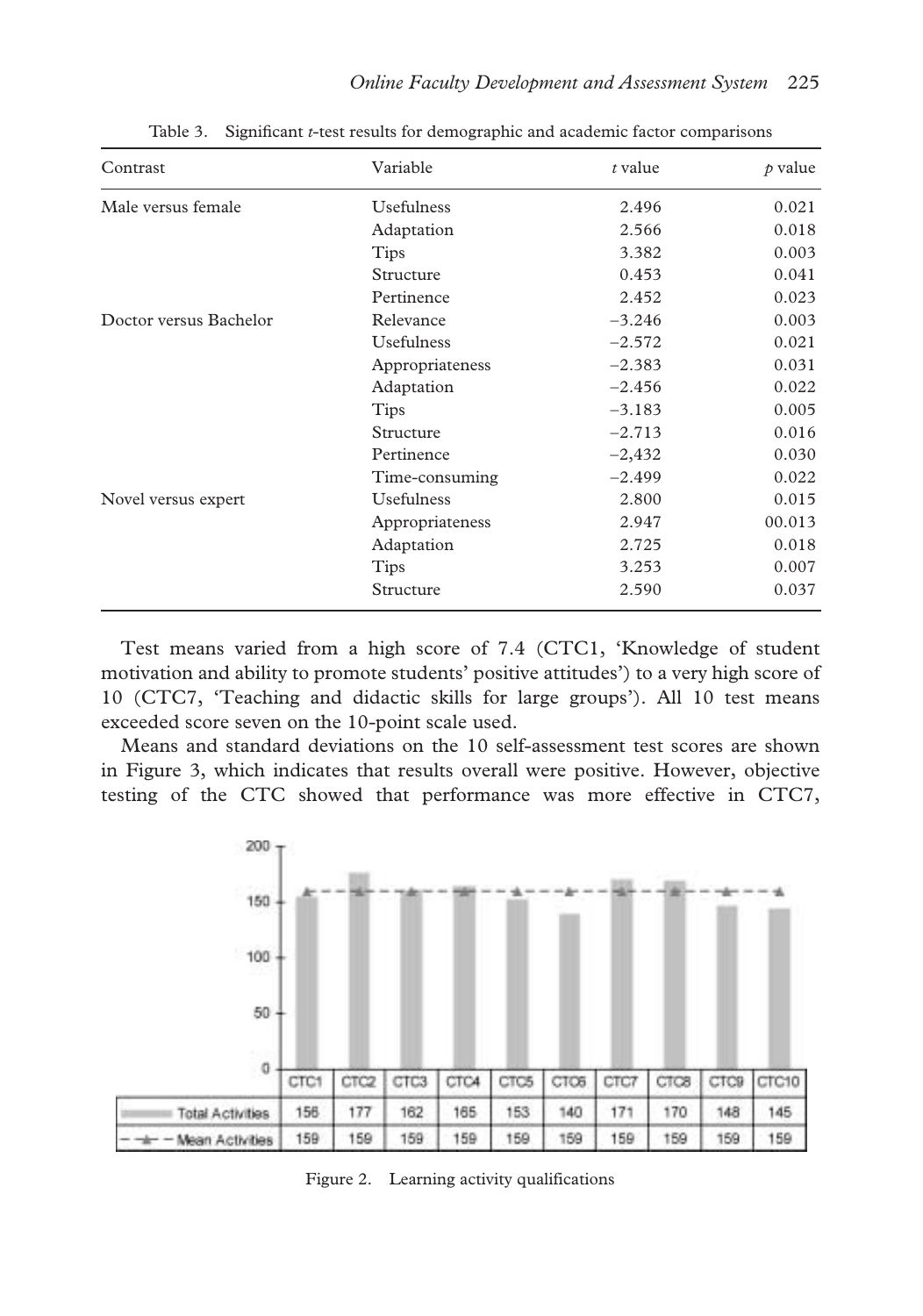'Teaching and didactic skills for large groups', than in CTC1, 'Knowledge of student motivation and ability to promote students' positive attitudes'. There were significant gender differences in the learning of CTC3, 'Capacity to solve students' problems'  $(t (15) = 2.520, p < 0.018)$ . Also, significant differences were found between instructors with and without previous educational knowledge in: CTC1, 'Knowledge of student motivation and ability to promote students' positive attitudes'  $(t (15) = -3.119, p < 0.008)$ ; in CTC3, 'Capacity to solve students' problems' ( $t(15) = -2.477$ ,  $p < 0.027$ ); in CTC4, 'Capacity to develop metacognitive skills in the trainee'  $(t(15) = -2.385, p < 0.032)$ ; in CTC7, 'Teaching and didactic skills for large groups' ( $t$  (15) = −2.449,  $p < 0.028$ ); and in CTC8, 'Knowledge of questioning skills' ( $t$  (15) = −2.590,  $p$  < 0.022). Finally, with regard to teaching experience, significant differences in learning CTC3, 'Capacity to solve students' problems', were found between novel and expert participants  $(t \text{ (15)}$  = 2.800,  $p < 0.015$ ).

The student sample consisted of 78 undergraduate students from a variety of disciplines from the two Canary Island universities. The first index of validity was scale reliability. Estimates of the internal consistency of the actual and preferred forms of each AUTAQ scale were calculated using Cronbach's alpha coefficient. Data were reported separately for the two forms using the individual as the unit of analysis. The scale values obtained for the alpha coefficient ranged from 0.083 to 0.830. These data together suggested that each AUTAQ scale had adequate internal consistency, except for 'Use of resources'. It appeared that the AUTAQ measured distinct, although somewhat overlapping, aspects of classroom environment. The scale values for the ACLQ obtained for the alpha coefficient ranged from 0.739 to 0.911. These data together suggested that each ACLQ scale had adequate internal consistency. Inter-correlations showed the association between the students'



Figure 3. Self-assessment test scores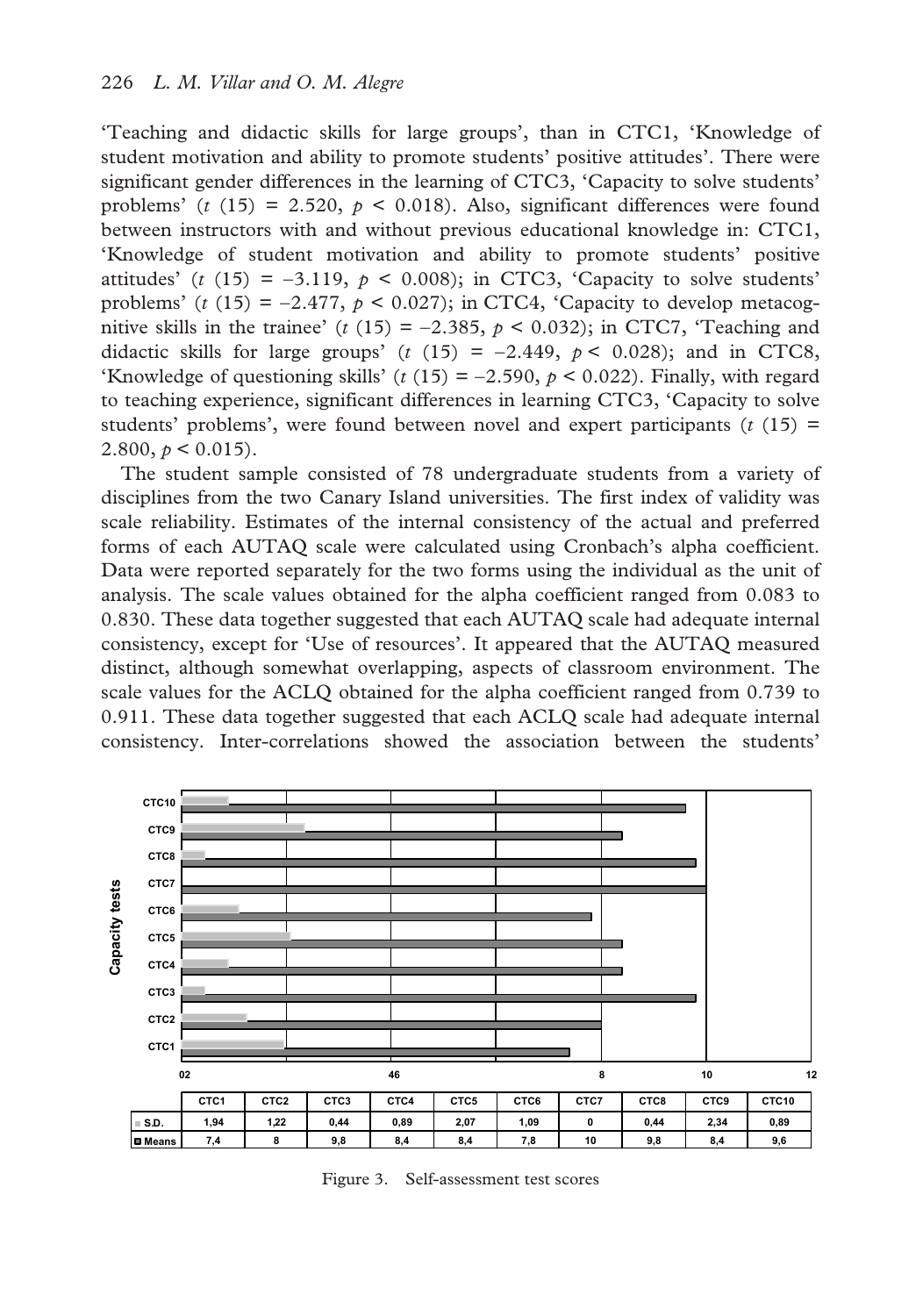perceptions (AUTAQ scales) and the participants' teaching attitudes (ACLQ scales). Only two correlations were statistically significant ( $p < 0.05$ ), negative in direction and somewhat moderate:  $r = -0.548$ , Clarification, actual/learning; and *r* = −0.548, Clarification, actual/evaluation.

## **Discussion**

Overall participants' evaluation of the programme was positive. The manner in which the mentors managed the OFDAS had a direct impact on their appreciation of the programme and also on the CTC learning results, which mirrors findings from other Web-supported courses (Nijhuis & Collis, 2003). As discussed in the findings section, some differences in attitudes were evidence in terms of gender, level of qualification and teaching experience, which supports our first research question about the participants' opinions with respect to value and ease of use of CTC in the OFDAS.

The usefulness of learning activities can be inferred from the fact that the participants actively engaged with the programme, completing 1587 learning activities. Caffarella and Zinn (1999, p. 253) pose the question 'Do professional development activities assist in a faculty members' professional success?' We argue that from our study the answer is yes; all but two of the CTC learning activities were rated positively by participants (Figure 2), and all 10 CTC self-assessment test means exceeded seven on the 10-point scale used (Figure 3). Significant differences in CTC learning were found between participants in three nominal variables: gender, prior educational knowledge and level of teaching experience.

The results stressed two somewhat different but conceptually related measures and brought about new perspectives on assessing learning environments in higher education settings. The 'climate' scale, particularly, emphasized the importance of the development of mature, interpersonal relationships and friendships, social bonds, and connections with other students, as a vector of behaviour of student development (Lounsbury *et al.*, 2005). The results from the AUTAQ were given back to participants; Kember *et al.* (2002) adopted a similar approach with the Student Feedback Questionnaire used in their study. Correlations between the two measures used suggested that the attitudes of faculty towards teaching were not particularly related to the students' perception of the classroom environment, except on the 'Clarification with learning' and 'Evaluation' scales. Contrary to the results of Fraser's (1998) research, the findings in our study did not support the conclusion that there was a close relationship between faculty teaching attitudes and student classroom perceptions.

Overall, the findings are encouraging; all CTC were perceived to be useful and easy to use, although at varying levels depending on specific factors such as how time-consuming they were. As Fitzgibbon and Jones (2004) report, appropriate coordination of such an online programme is crucial. With directed and purposeful design efforts, and by determining which activities are best suited for different disciplines, participants completing the programme are likely to enhance their understanding of CTC and be able to apply them in their own practice.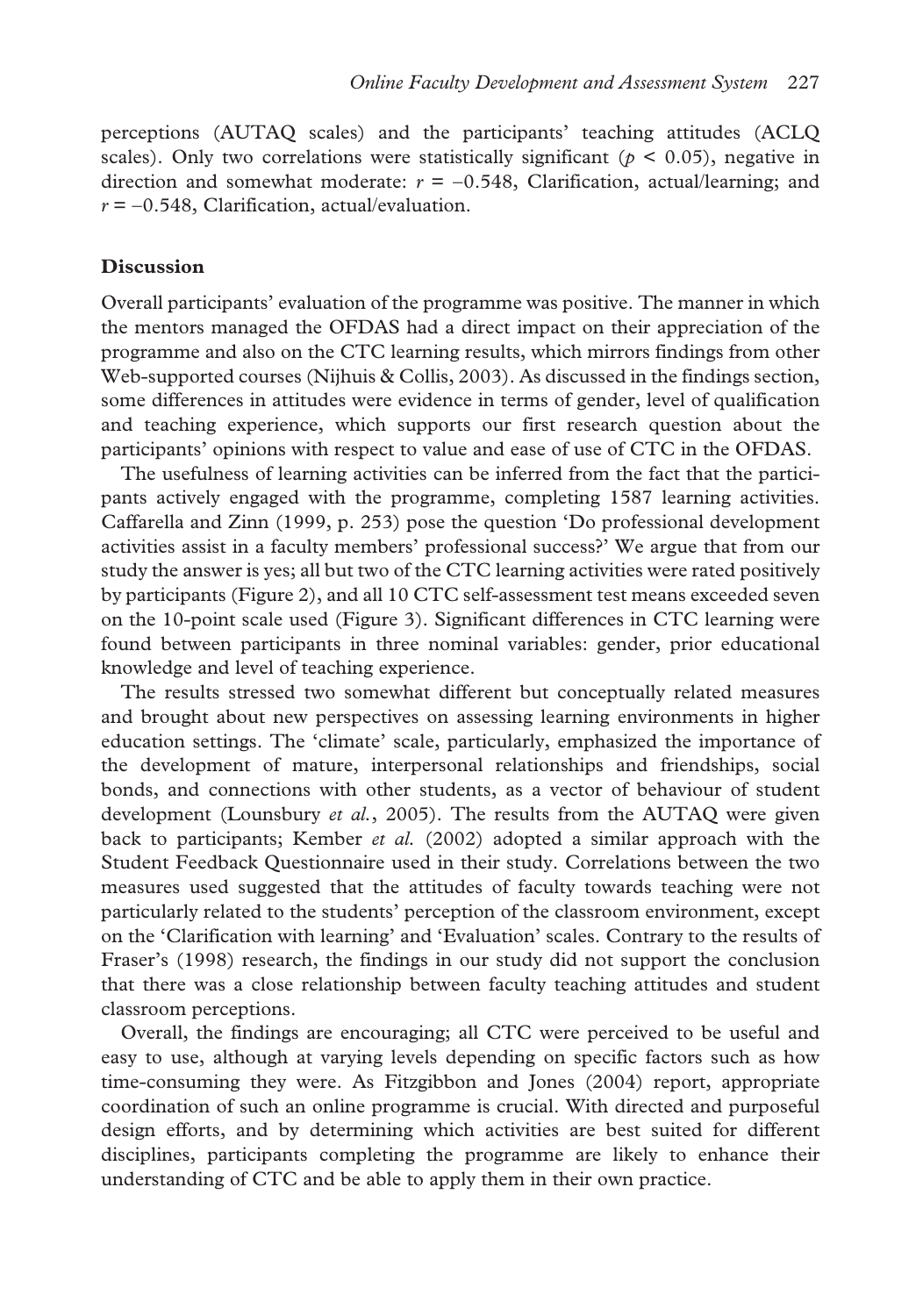Finally, the variables explored in this study seemed to directly address ongoing concerns about the need to improve online training in higher education as well as emphasizing newer ideas about important variables that might be measured as alternatives to the more traditional approaches in the evaluation of staff development (Ellett *et al*., 1997). In comparison with other questionnaires (see, for example, Tucker *et al.*, 2003), the ACLQ and AUTAQ online systems facilitated timely data collection, feedback and evaluation. In general, participants reported that collecting feedback online with the AUTAQ system was convenient, as had already been remarked by researchers regarding other online systems (Bullock, 2003).

One of the limitations found in this study was that it only examined one online programme and its use in two public urban universities over an 11-week period. Because the participants volunteered their classes for inclusion in the study, these were not randomly selected. Therefore it is questionable to what extent the findings can be generalized to other university contexts. Another limitation was that response rates for the student online evaluation were low, a common problem in studies of this kind (see, for example, Ballantyne, 2003). Finally, it is worth noting that although the AUTAQ consisted of two sections, only section two was used; Barfield (2003) did use both in a related study.

## **Conclusion**

Oliver and Herrington (2003) note the value of focusing on learning tasks and the 110 learning activities included in the system were chosen with care to get across the key concepts of the course. Good resources, however, are not enough; given the huge time pressures and work commitments of staff, an online staff development system also needs elements of 'enticement' and inclusion of appropriate support (Salmon, 2005). We contend that one of the most important issues associated with online development programmes is not so much the quality of the resources, but the ways in which they are used to enable instructors from different disciplines to enhance the status and level of their pedagogical practice.

Our evaluation has demonstrated that the OFDAS programme was an effective tool to improve reflective practice on teaching and learning. No correlation was found between staffs' teaching attitudes and students' classroom learning environment at the end of the programme. Our main conclusions about the use and effectiveness of the system are that: it was evident that there was positive mentor–instructor interpersonal relationships with respect to the development of the instructors' pedagogical content knowledge (e.g. instructional approaches, strategies and representations of subject-specific topics); there was insufficient time provided for the online professional development given the time and commitment required to engage with and apply CTC to their practice; and there was some personal beliefs about the association between the CTC online professional development and actual student evaluation of the learning environment.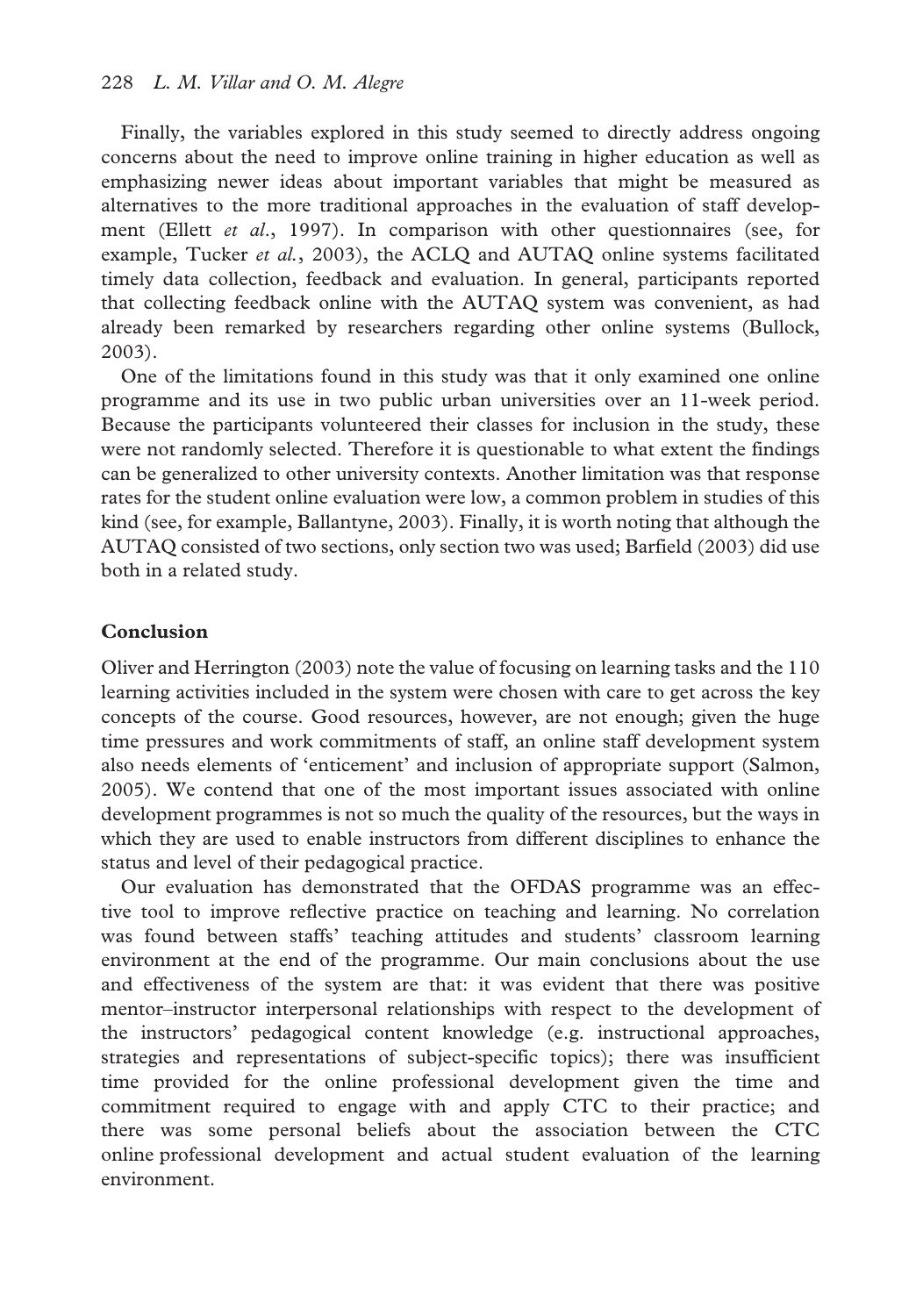#### **References**

- Aldridge, J. M. & Fraser, B. J. (2000) A cross-cultural study of classroom learning environments in Australia and Taiwan, *Learning Environments Research,* 3, 101–134.
- Badley, G. (2000) Developing globally-competent university teachers, *Innovations in Education and Training International,* 37(3), 244–253.
- Ballantyne, C. (2003) Online evaluations of teaching: an examination of current practice and considerations for the future, *New Directions for Teaching and Learning,* 96, 103–112.
- Barfield, R. L. (2003) Students' perceptions of and satisfaction with group grades and the group experience in the college classroom, *Assessment and Evaluation in Higher Education,* 28(4), 49–64.
- Blignaut, S. & Trollip, S. R. (2003) Developing a taxonomy of faculty participation in asynchronous learning environments-an exploratory investigation, *Computers and Education,* 41, 149–172.
- Bullock, C. D. (2003) Online collection of midterm student feedback, *New Directions for Teaching and Learning,* 96, 95–101.
- Caffarella, R. S. & Zinn, L. F. (1999) Professional development for faculty. A conceptual framework of barriers and supports, *Innovative Higher Education,* 23(4), 241–254.
- Dallimore, E. J., Hertenstein, J. H. & Platt, M. B. (2004) Classroom participation and discussion effectiveness: student-generated strategies, *Communication Education,* 53(1), 103–115.
- Dorman, J. P. (2000) Validation and use of an instrument to assess university-level psychosocial environment in Australian universities, *Journal of Further and Higher Education,* 24(1), 25–38.
- Ellett, C. D., Loup, K. S., Culcross, R. R., McMullen, J. H. & Rugutt, J. K. (1997) Assessing enhancement of learning, personal learning environment, and student efficacy: alternatives to traditional faculty evaluation in higher education, *Journal of Personnel Evaluation in Education,* 11(2), 167–192.
- Fitzgibbon, K. M. & Jones, N. (2004) Jumping the hurdles: challenges of staff development delivered in a blended learning environment, *Journal of Educational Media,* 29(1), 25–35.
- Fraser, B. J. (1998) Classroom environment instruments: development, validity and applications, *Learning Environments Research,* 1, 7–33.
- Kember, D., Leung, D. Y. P. & Kwan, K. P. (2002) Does the use of student feedback questionnaires improve the overall quality of teaching?, *Assessment and Evaluation in Higher Education,* 27(5), 411–425.
- Lindblom-Ylänne, S., Pihlajamäki, H. & Kotkas, T. (2003) What makes a student group successful? Student–student and student–teacher interaction in a problem-based learning environment, *Learning Environments Research,* 6(1), 59–76.
- Lounsbury, J. W., Saudargas, R. A., Gibson, L. W. & Leong, F. T. (2005) An investigation of broad and narrow personality traits in relation to general and specific life satisfaction of college students, *Research in Higher Education,* 46(6), 707–729.
- Nijhuis, G. G. & Collis, B. (2003) Using a Web-based course-management system. An evaluation of management tasks and time implications for the instructor, *Evaluation and Programme Planning,* 26, 193–201.
- Oliver, R. & Herrington, J. (2003) Exploring technology-mediated learning from a pedagogical perspective, *Interactive Learning Environments,* 11(2), 111–126.
- Pratt, D. D. (1997) Reconceptualizing the evaluation of teaching in higher education, *Higher Education,* 34(1), 23–44.
- Salmon, G. (2005) Flying not flapping: a strategic framework for e-learning and pedagogical innovation in higher education institutions, *ALT-J, Research in Learning Technology,* 13(3), 201–218.
- Schelfhout, W., Dochy, F. & Janssens, S. (2004) The use of self, peer and teacher assessment as a feedback fystem in a learning environment aimed at fostering skills of cooperation in an entrepreneurial context, *Assessment and Evaluation in Higher Education,* 29(2), 177–201.